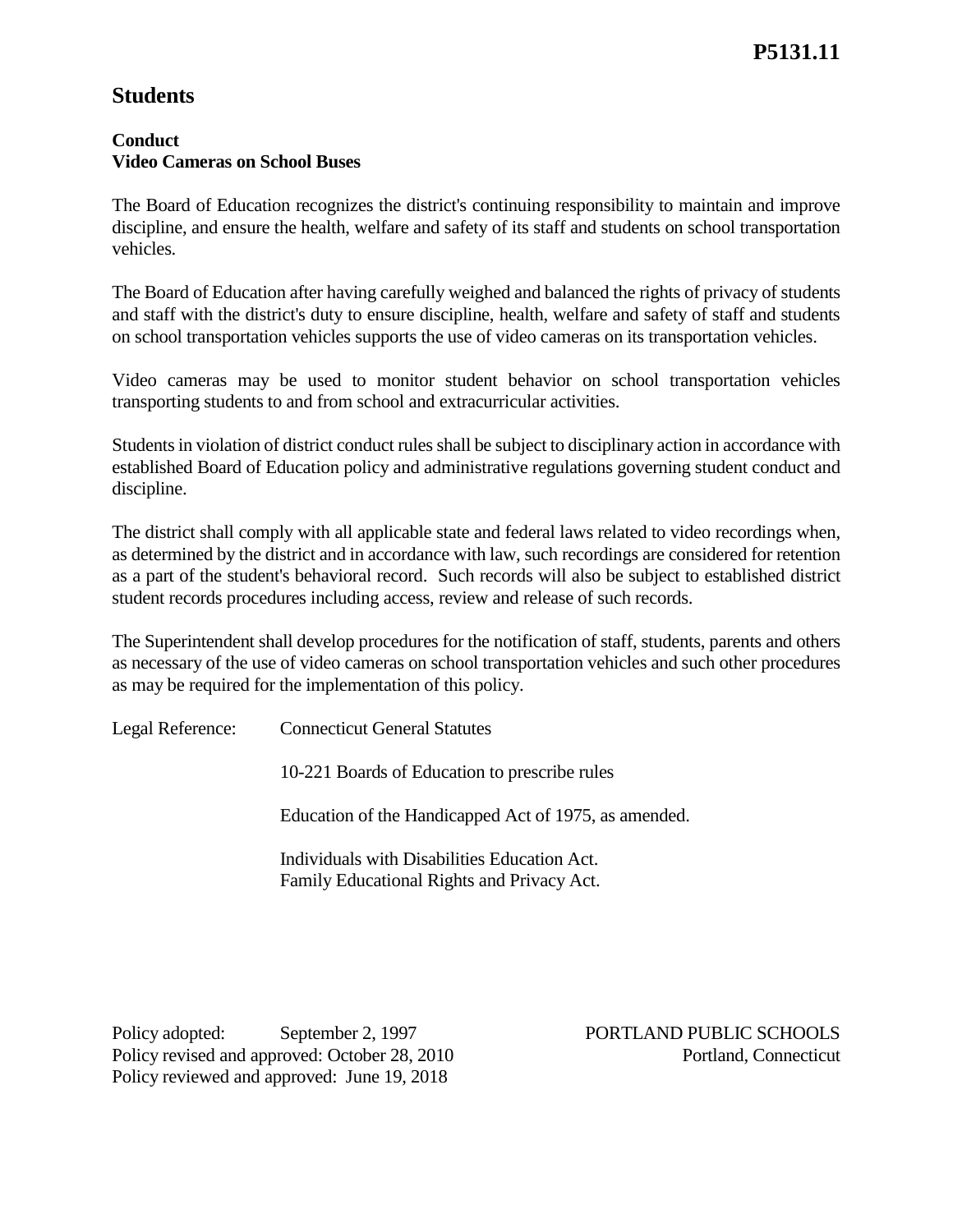## **Students Conduct**

#### **Video Cameras on School Buses**

#### **Student Records**

- 1. The district will comply with provisions of law regarding student records requirements including the Family Education and Privacy Act and the Education of All Handicapped Children Act of 1975 as applicable in the district's use of video recordings. Video recordings considered for retention as a part of the student's behavioral record will be maintained in accordance with established student record procedures governing access, review and release of student records.
- 2. The district will include notice in parent/student handbooks that video cameras may be used on school transportation vehicles transporting students to and from curricular and extracurricular activities. The district will include, as a part of its notice procedures, a copy of the district's video camera policy and procedures to all students and parents accompanied by a form to be signed and returned to the district as an acknowledgment of being read and understood.
- 3. Students will not be notified when video camera is "on board" and in use on district vehicles.

## **Staff Records**

- 1. Video recordings considered for retention as part of the employee's personnel record will be maintained in accordance with established Board personnel policies, administrative regulations and labor agreements governing access, review and release of employee personnel records.
- 2. The district will include notice in personnel handbooks that video cameras may be used on school transportation vehicles transporting students to and from curricular and/or extracurricular activities.
- 3. Staff will not be notified when video camera is "on board" and in use on district vehicles.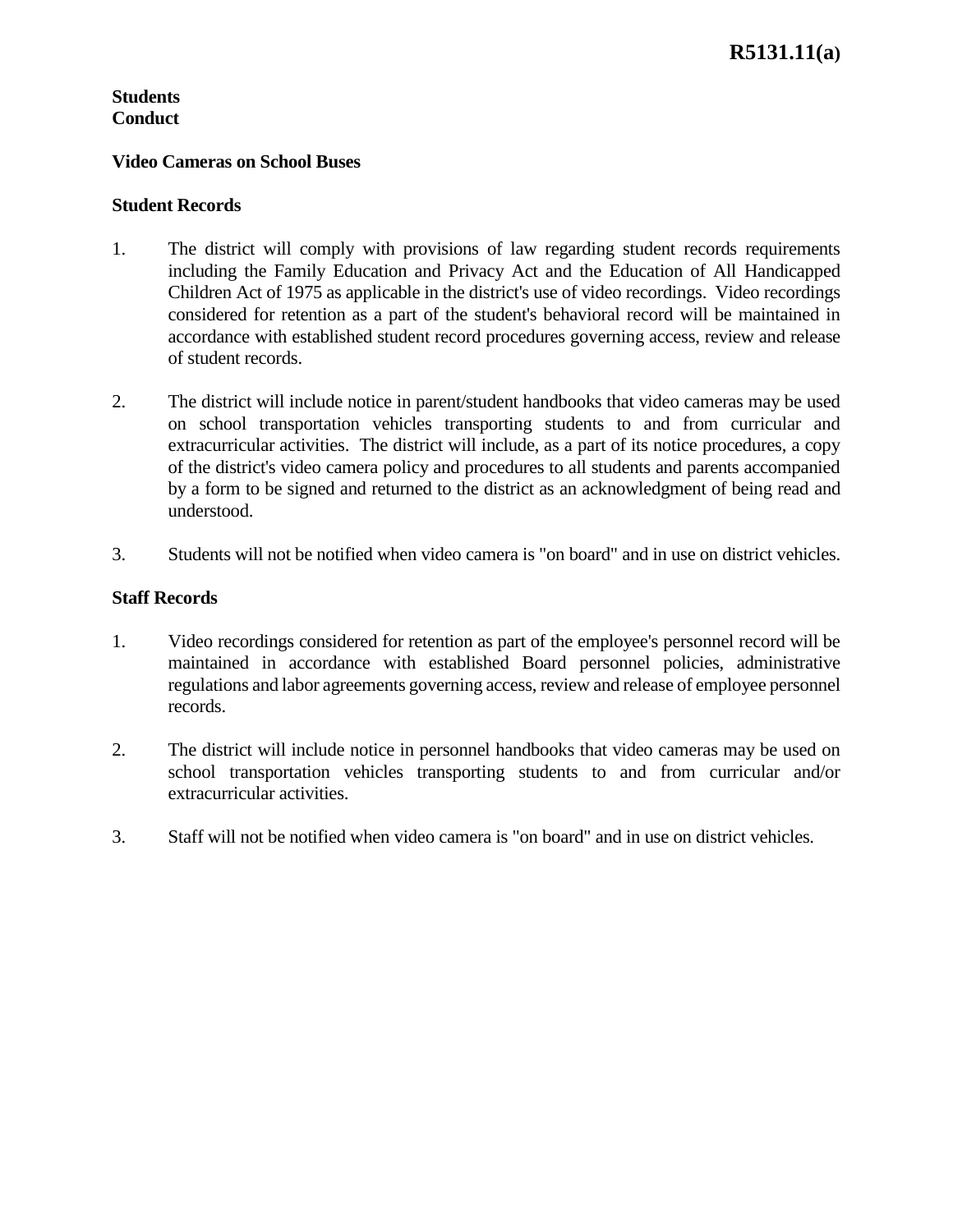## **Students Conduct**

#### **Video Cameras on School Buses** (continued)

#### **Storage/Security**

1. Video recordings will be stored and held in accordance with Connecticut Records Retention laws (MI-265 Transportation – Surveillance videotapes made on school buses)

#### **Video Cameras on Transportation Vehicles**

#### **Use**

- 1. Video cameras may be rotated on school transportation vehicles transporting students to and from curricular or extracurricular activities at the discretion of the transportation supervisor or building administrator or Superintendent.
- 2. Staff and students are prohibited from tampering with or otherwise interfering with video camera equipment.

#### **Viewing**

- 1. Requests for viewing (in the case of a disciplinary issue only) may be made in writing by a parent or guardian to the building administrator within 5 school days of the date of recording.
- 2. Actual viewing will be permitted at school related sites only, including the transportation office, schools, district office or as otherwise required by law.
- 3. A written log will be maintained of those viewing video recordings including date of viewing, reason for viewing, the date the recording was made, vehicle videotaped and driver and the signature of the viewer.
- 4. Video recordings remain the property of the district and may be reproduced only in accordance with law, including applicable district student records policy and procedures and district personnel records policy, procedures and applicable labor agreements.

Legal Reference: Connecticut General Statutes] 10-221 Boards of Education to prescribe rules Education of the Handicapped Act of 1975, as amended Individuals with Disabilities Education Act Family Educational Rights and Privacy Act

Regulation Approved: September 2, 1997 PORTLAND PUBLIC SCHOOLS Regulation Revised: October 28, 2010 Portland, Connecticut Regulation reviewed and approved: June 19, 2018